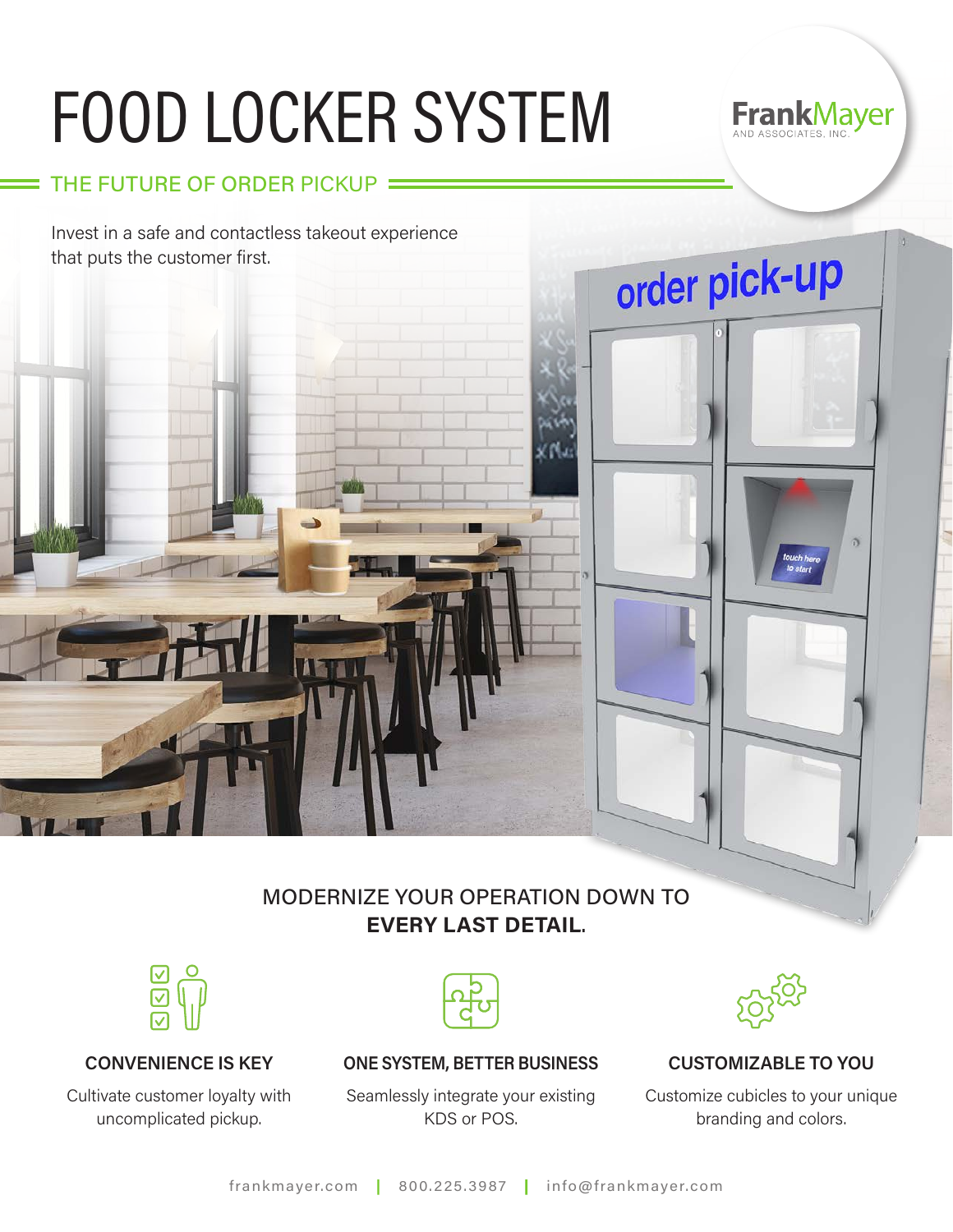## PICKUP PROCESS AND FEATURES

#### PIN-PROTECTED CONSUMER- AND KITCHEN-SIDE DOORS WITH LOCKS MAKE PICKUP EASY AND SECURE.



#### *The Pickup Process*

- Customers order on a mobile device or using a<br>self-service kiosk.
- The order is immediately communicated with the<br>kitchen.
- When order is complete, kitchen staff scans reciept and locker is assigned and automatically opened.
- A central system sends texts and emails to alert<br>customers that their order is ready.
- Customer scans a unique PIN or QR code to open the corresponding locker door.

#### STREAMLINE BUSINESS OPERATIONS

- **»** Pairs easily with online ordering platforms
- **»** Available open APIs and SDKs
- **»** Reduces labor costs
- **»** Improves output and efficiency
- **»** Technology minimizes physical interactions
- **»** Eliminates stolen orders, mistakes, and mix-ups

Locker LED lights and designs are customizable to your branding and color schemes